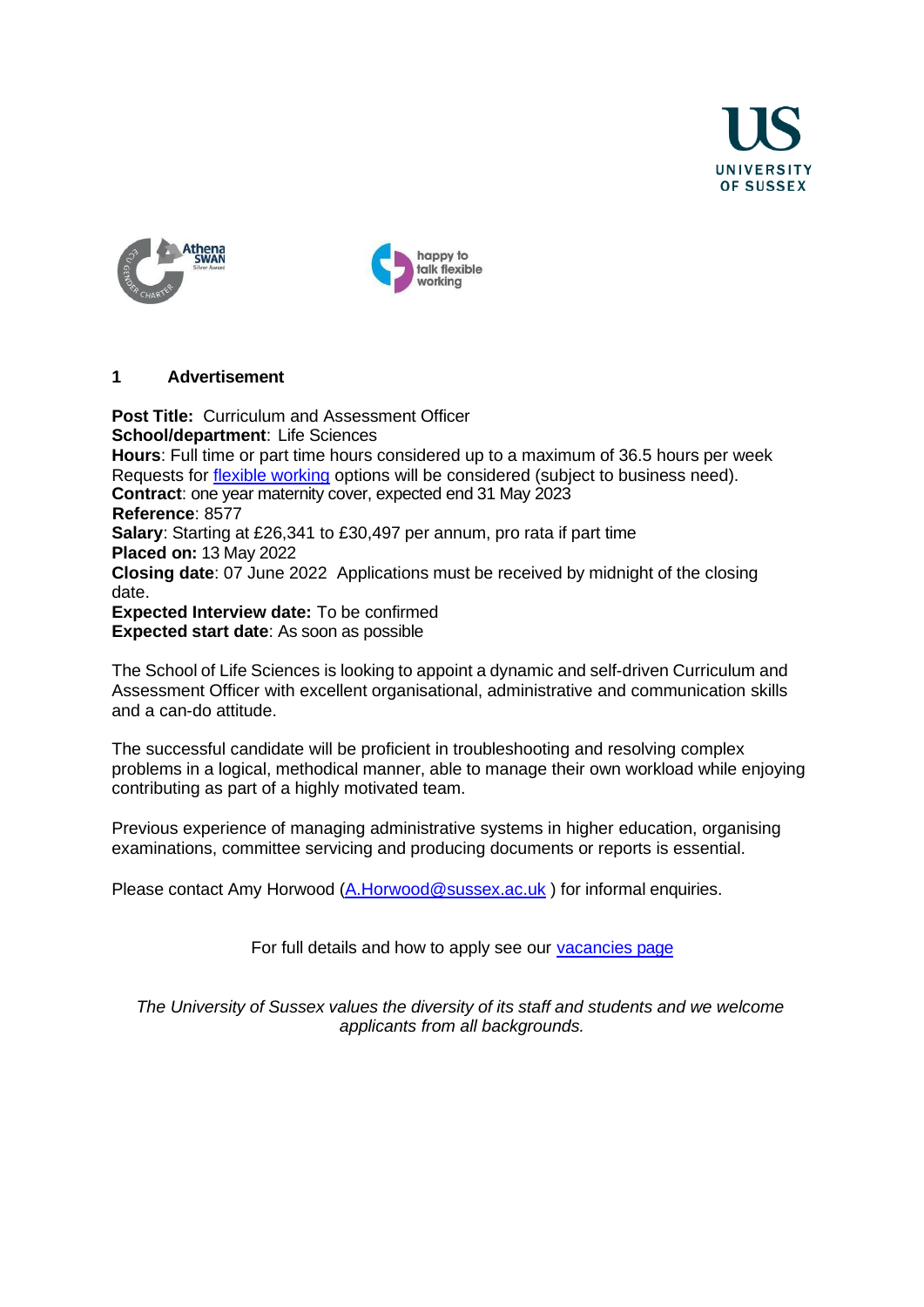# **2. The School / Division**

The [School of Life Sciences](http://www.sussex.ac.uk/lifesci/) has a mission statement *to enhance human health and environmental sustainability, through research, education and knowledge exchange.* It undertakes research, teaching and engagement across a wide range of the Life Sciences, from Chemistry to Conservation Biology. The breadth and depth of cutting-edge research and innovative teaching practice requires a diverse community who work across boundaries to deliver excellence.

The School is the largest in the University in terms of research activity, with an annual research income of £16m, and is one of the largest in terms of student and staff population: The School has a teaching and research faculty of around 100, over 200 research fellows and technicians. and an administrative team of around 25. We aim to develop scientists that are able to connect with global issues and develop innovative solutions to the challenges that face the planet.

The School is committed to the [University's core values](https://www.sussex.ac.uk/strategy/) of kindness, integrity, inclusion, collaboration and courage. The Equality, Diversity and Inclusion Committee (with representation on the School Management Committee) promotes and encourages our values across the School, [championing initiatives](http://www.sussex.ac.uk/lifesci/equality-diversity-and-inclusion/) that meet the [University's goals](https://www.sussex.ac.uk/equalities/strategy) of being Equal, Diverse, Accessible and Flexible. We currently hold an Athena SWAN Silver Award and have a BAME Awarding Gap Committee who closely liaise with the University's Race Equality Charter committee. The School also hosts a wellbeing room and a multi-faith prayer room within its estate. We believe that equality, diversity and inclusion is everyone's business and aim to provide a friendly and supportive environment for all who work, study and visit the School of Life Sciences.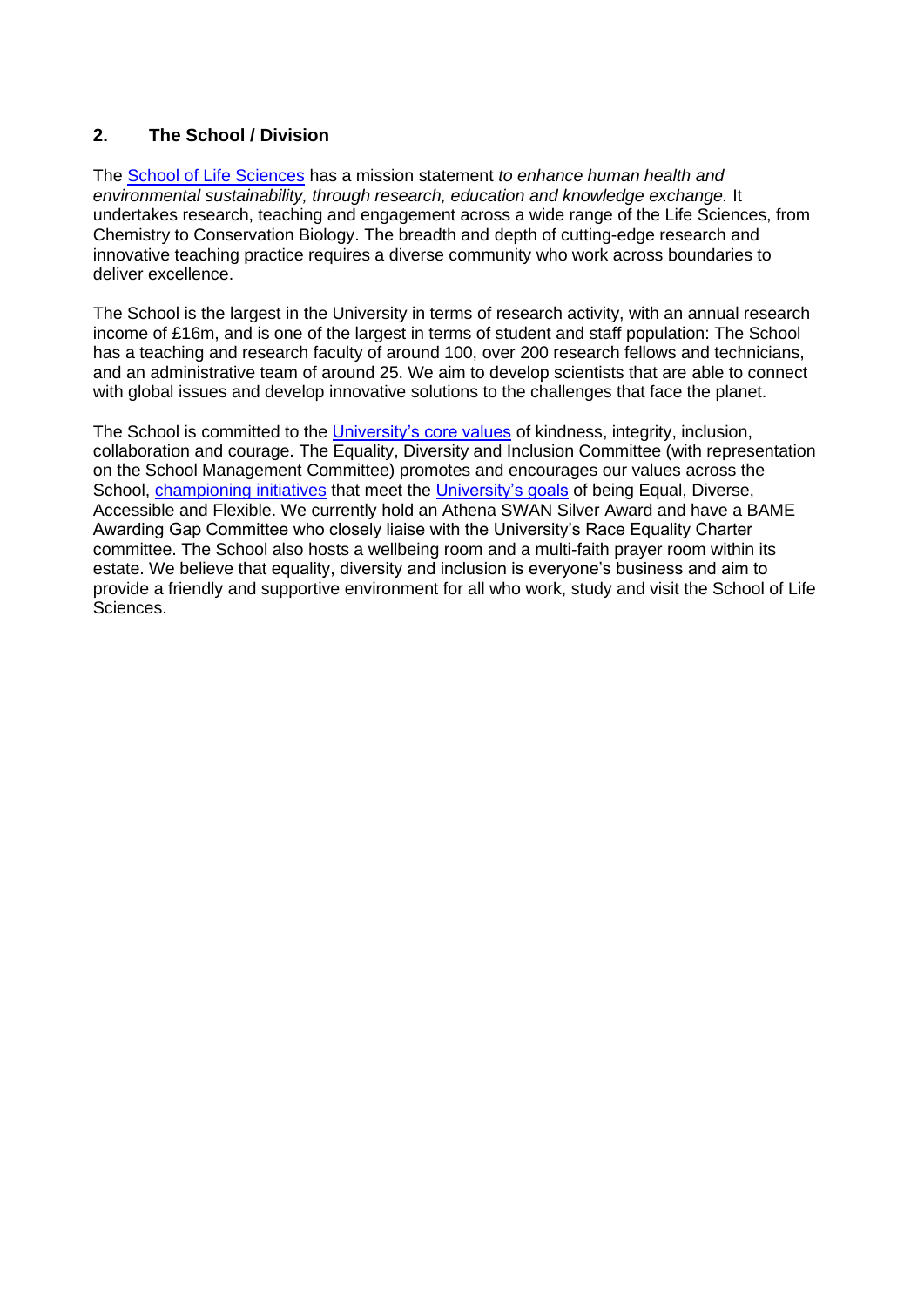# **2. Job Description**

# **Job Description for the post of**: Curriculum and Assessment Officer

| Department:             | n/a                                        |
|-------------------------|--------------------------------------------|
| School:                 | Life Sciences                              |
| Location:               | Hybrid based between home and JMS Building |
| Grade:                  | 5                                          |
| <b>Responsible to:</b>  | Deputy School Administrator                |
| <b>Responsible for:</b> | N/A                                        |

# **Purpose of the post:**

To co-ordinate and provide administrative support for the School's curriculum, quality assurance and enhancement, and student assessment and progress processes. Working to support the Director of Teaching and Learning and other senior staff within the School on defining appropriate systems for management of examinations and assessments.

## **Key Responsibilities:**

## **1 Support curriculum and portfolio development**

1.1 To provide administrative support for curriculum development and change to the Director of Teaching and Learning, course convenors and module convenors, in accordance with University policy and procedures

1.2 To arrange and support relevant meetings, including acting as Secretary to School Education Committee, involving liaison with the relevant Chair to draw up agendas, the collation and circulation of papers, minuting the meeting and taking the necessary follow-up actions including the preparation of reports for Professional Service Team colleagues and central University committees

1.3 To support course and module convenors in developing curriculum proposals 1.4 To manage and maintain to a high degree of accuracy the module and course database and associated documentation including maintaining syllabus rules, in liaison with colleagues

1.5 To coordinate arrangements for student option and elective choice across Schools

1.6 To coordinate and process transfers and other variations of study requests

1.7 To coordinate student temporary withdrawal processes within the School and provide guidance to Examination Boards on decisions regarding return to study

1.8 To attend liaison meetings with ADQE as required, including the Quality Forum

1.9 To provide support for internal and external audits and reviews, including validation, periodic review and accreditations

## **2 Support quality assurance and enhancement**

2.1 To provide advice and guidance on processes to the Director of Teaching and Learning, course convenors and module convenors

2.2 To support processes for annual monitoring at School level, in liaison with the Director of Teaching and Learning

2.3 To coordinate action planning and follow up of quality assurance outcomes, as directed by the Director of Teaching and Learning

2.4 To support School processes for collecting student feedback and reporting to Boards of Study and School Education Committees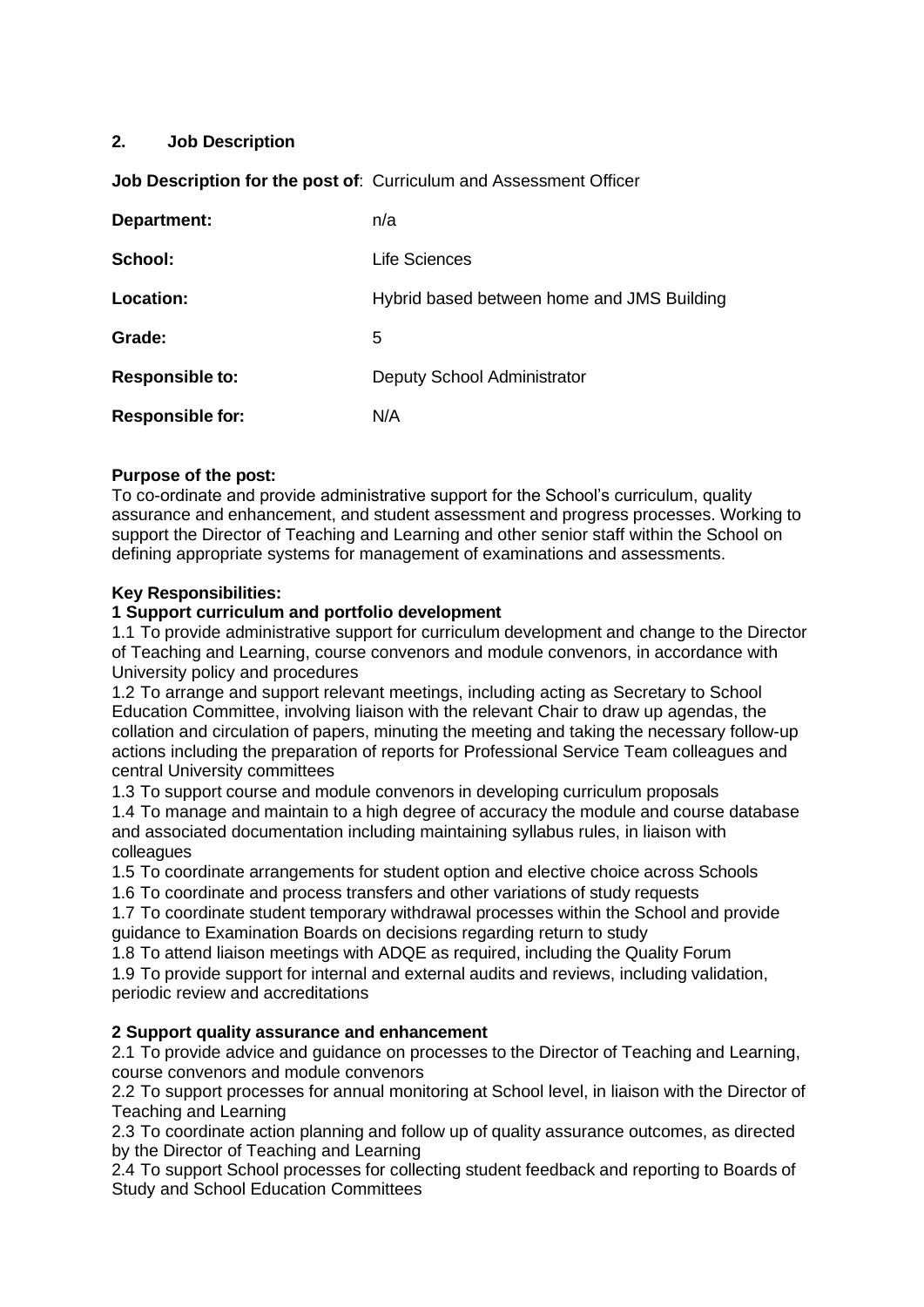### **3 Academic standards**

3.1 In liaison with the ADQE Office and School Administrator, coordinate arrangements for School Examination Boards

3.2 To support relevant Examination Boards, including providing advice on processes to the 3.3 To deal with queries from staff and students regarding assessment regulations and outcomes

3.4 Liaison with internal and external examiners

3.5 To maintain accurate records of exam board outcomes and to liaise with other units as appropriate, in partnership with colleagues in SSRO and AQDE Office

### **4 Other responsibilities**

4.1 To provide administrative support for academic misconduct and appeals processes 4.2 To contribute to the work of the School's administration team

This Job Description sets out current duties of the post that may vary from time to time without changing the general character of the post or the level of responsibility entailed.

# **6. Person Specification for the post of Curriculum and Assessment Officer**

#### SKILLS / ABILITIES

|                                                                                | <b>Essential</b> | <b>Desirable</b> |
|--------------------------------------------------------------------------------|------------------|------------------|
| Ability to deal effectively and to communicate well with<br>People             | <b>YES</b>       |                  |
| Ability to work effectively to deadlines while under<br>Pressure               | <b>YES</b>       |                  |
| Good ICT skills, including using databases                                     | YES              |                  |
| High degree of accuracy and attention to detail                                | <b>YES</b>       |                  |
| Ability to explain regulations and procedures in a clear<br>and concise manner | <b>YES</b>       |                  |
| Ability to plan own workload                                                   | YES              |                  |

#### KNOWLEDGE

|                                                                                                              | <b>Essential</b> | <b>Desirable</b> |
|--------------------------------------------------------------------------------------------------------------|------------------|------------------|
| Knowledge of working in HE environment                                                                       |                  | YES              |
| Knowledge of module and course structures and<br>assessment methods within an HE context                     |                  | YFS              |
| Knowledge of examination board and University<br>regulations in regard to student progress and<br>Assessment |                  | YFS              |

#### EXPERIENCE

|                                                             | <b>Essential</b> | <b>Desirable</b> |
|-------------------------------------------------------------|------------------|------------------|
| Experience of administrative and clerical systems           | <b>YES</b>       |                  |
| Experience of supporting and servicing meetings             | <b>YES</b>       |                  |
| Experience of quality assurance and<br>examinations matters | <b>YES</b>       |                  |